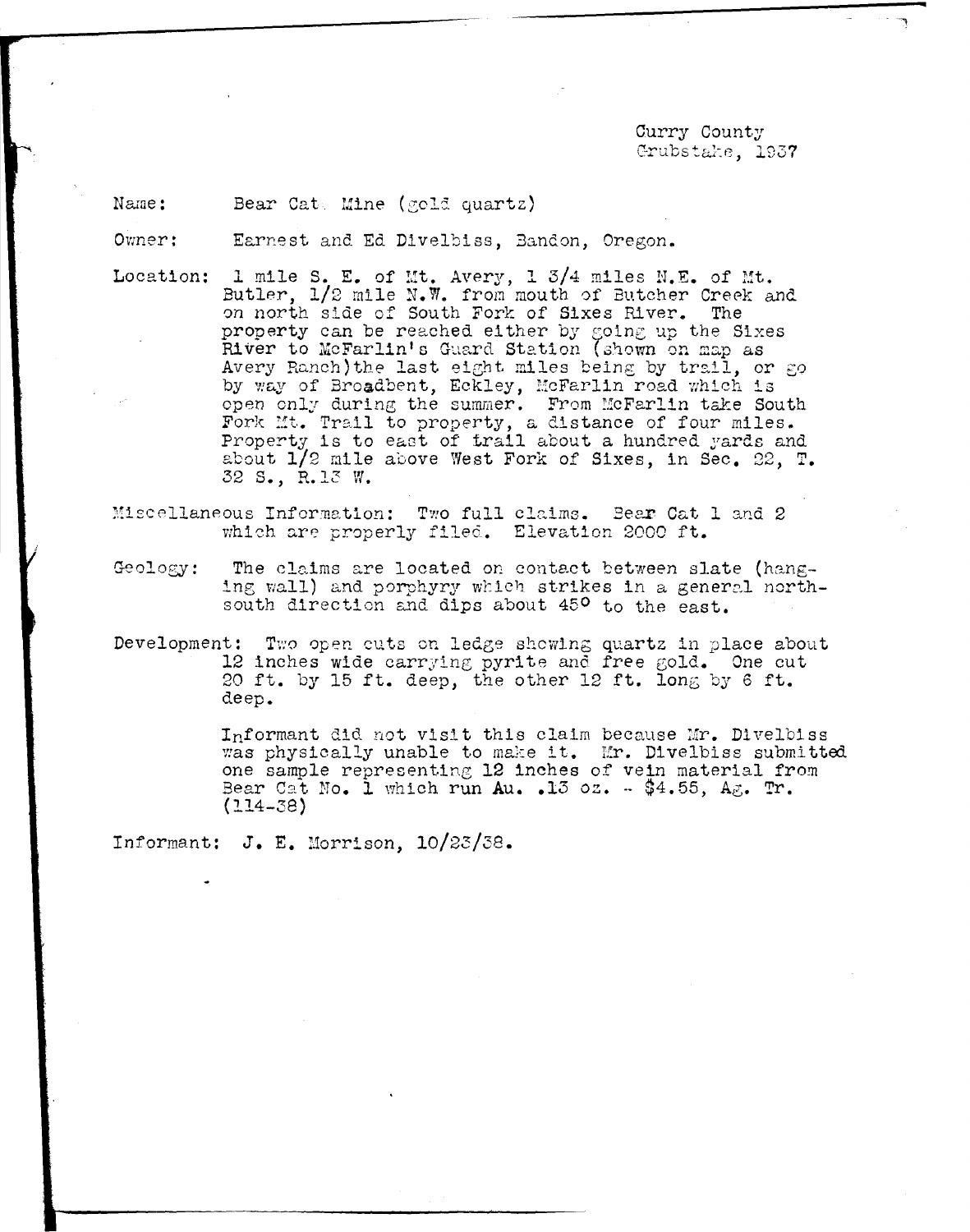## CRIB MINERAL RESOURCES FILE 12 RECORD IDENTIFICATION RECORD NO............. MO61372 RECORD TYPE........... X1M COUNTRY/ORGANIZATION. USGS DEPOSIT NO. ........... DDGMI 93-114 MAP CODE NO. OF REC.. REPORTER NAME ............................. JOHNSON, MAUREEN G. UPDATED.......................... 81 02 BY............................. FERNS, MARK L. (BROOKS, HOWARD C.) NAME AND LOCATION BEAR CAT DEPOSIT NAME.................. MINING DISTRICT/AREA/SUBDIST. SIXES RIVER COUNTRY CODE.................. US COUNTRY NAME: UNITED STATES  $\Delta^{\rm int}$ STATE CODE................ OR STATE NAME: ORESON COUNTY.................... CURRY DRAINAGE AREA............ 17100306 PACIFIC NORTHWEST PHYSIOGRAPHIC PROV........ 13 KLAMATH MOUNTAINS LAND CLASSIFICATION....... 41 QUAD SCALE QUAD NO OR NAME 1: 62500 POWERS LATITUDE LONGITUDE  $42 - 46 - 43N$  $124 - 13 - 34W$ UTM ZONE NO UTM NORTHING UTM EASTING  $47%6750*0$ 399700.0  $+10$ TWP....... 325 RANGE.... 13W SECTION.. 22 MERIDIAN. W.M. COMMODITY INFORMATION COMMODITIES PRESENT........... AU AG AG

MAIN COMMOD..... AU MINOR COMMON ... AC